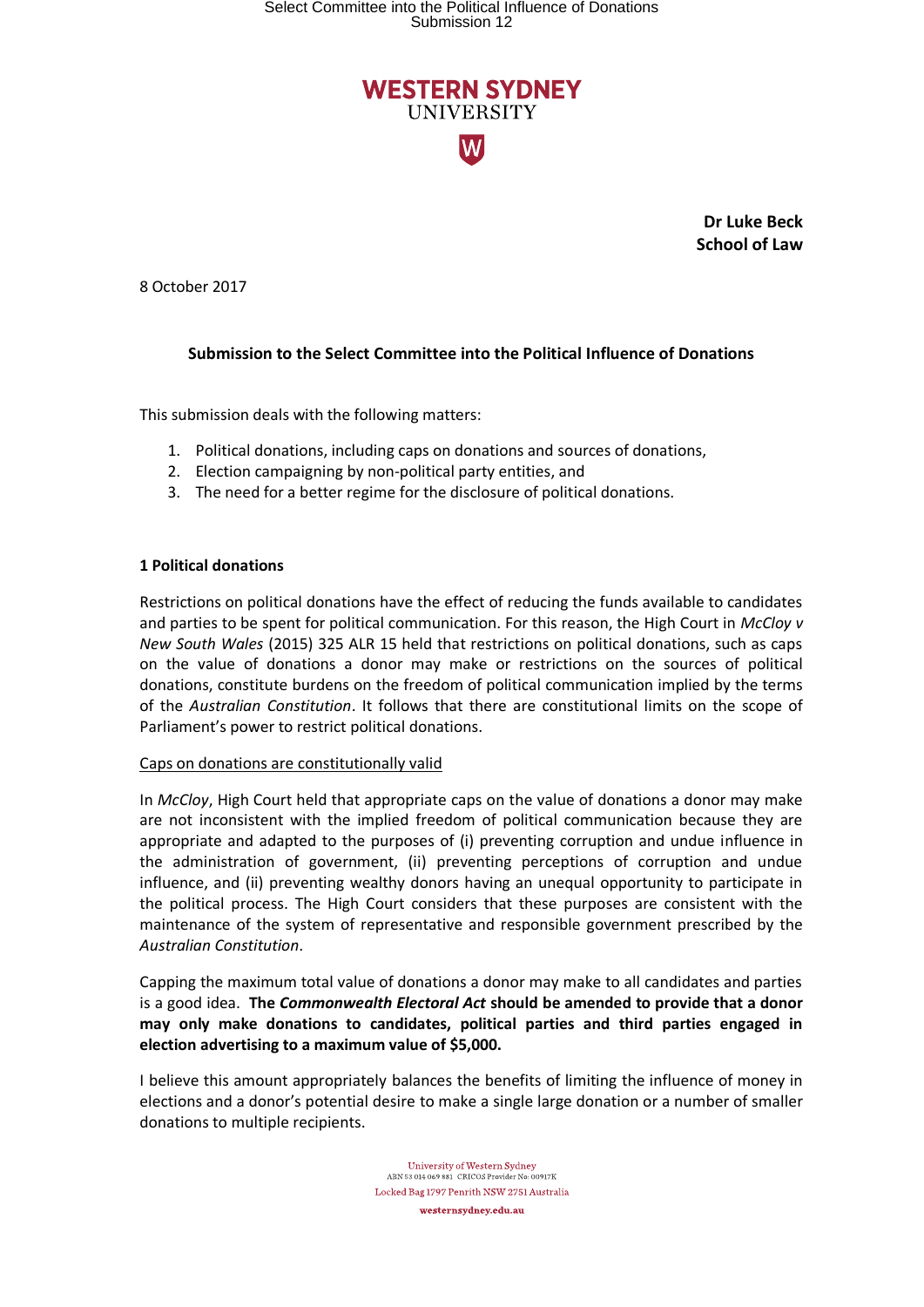## Select Committee into the Political Influence of Donations Submission 12

#### Restricting the source of donations can be constitutionally valid

In *Unions NSW v New South Wales* (2013) 304 ALR 266, the High Court held that a provision in New South Wales legislation prohibiting political donations unless made a person whose name appeared on the electoral role was invalid as being inconsistent with the implied freedom of political communication. Limiting the source of political donations to individuals on the electoral roll at the Commonwealth level would also be inconsistent with the implied freedom of political communication.

However, in *McCloy*, the High Court upheld a NSW ban on 'property developers' making any political donations. In broad terms, prohibiting a class of donor from making political donations will be valid where there is something 'sufficiently distinct' about that class of donor to 'warrant specific regulation' especially in light of the nature of the public powers that class of donor may seek to influence in their interest.

Foreign entities and individuals are in a distinct category. They may be considered 'sufficiently distinct' from other classes of donor. The self-interest pursued by foreign donors in making political donations to Australian candidates and parties is likely to qualitatively different to the self-interest pursued by Australian donors. The implied freedom of political communication arises partly from sections 7 and 24 of the *Australian Constitution* requiring that Senators and members of the House of Representatives be chosen by 'the people of the State[s]' and 'the people of the Commonwealth' respectively. Section 44 of the *Australian Constitution* also forbids foreign nationals (including indeed dual citizens) from being elected to Parliament. The implied freedom is not an individual right: there is no question of any individual's 'right' to political communication being burdened. However, the textual source of the implied freedom of political communication puts foreigners in a different category to Australians. The purpose of ensuring the 'Australianness' (for want of a better word) of the Australian electoral process is likely to be considered compatible with the system of government prescribed by the *Australian Constitution*.

The next question is whether an outright ban on foreign donations is reasonably capable of being seen as appropriate and adapted to serving that purpose. Answering that question involves a three step test. The outright ban must be:

- *suitable* as having a rational connection to the purpose of the provision
- *necessary* in the sense that there is no obvious and compelling alternative, reasonably practicable means of achieving the same purpose which has a less restrictive effect on the freedom;
- *adequate in its balance* a criterion requiring a value judgment, consistently with the limits of the judicial function, describing the balance between the importance of the purpose served by the restrictive measure and the extent of the restriction it imposes on the freedom.

In my view, an outright ban on foreign donations would pass each of these tests. **A ban on foreign donations (ie, that is from a source that is not an Australian citizen or resident or an entity registered in or operating in Australia) is likely to be constitutionally valid and a ban on foreign donations should be legislated.**

As a practical matter, a ban on foreign donations might be circumvented by funnelling the donation through an Australian citizen or entity. However, the risk of this happening and the risks posed in an actual case of circumvention are marginal if there are caps on donations and proper disclosure rules.